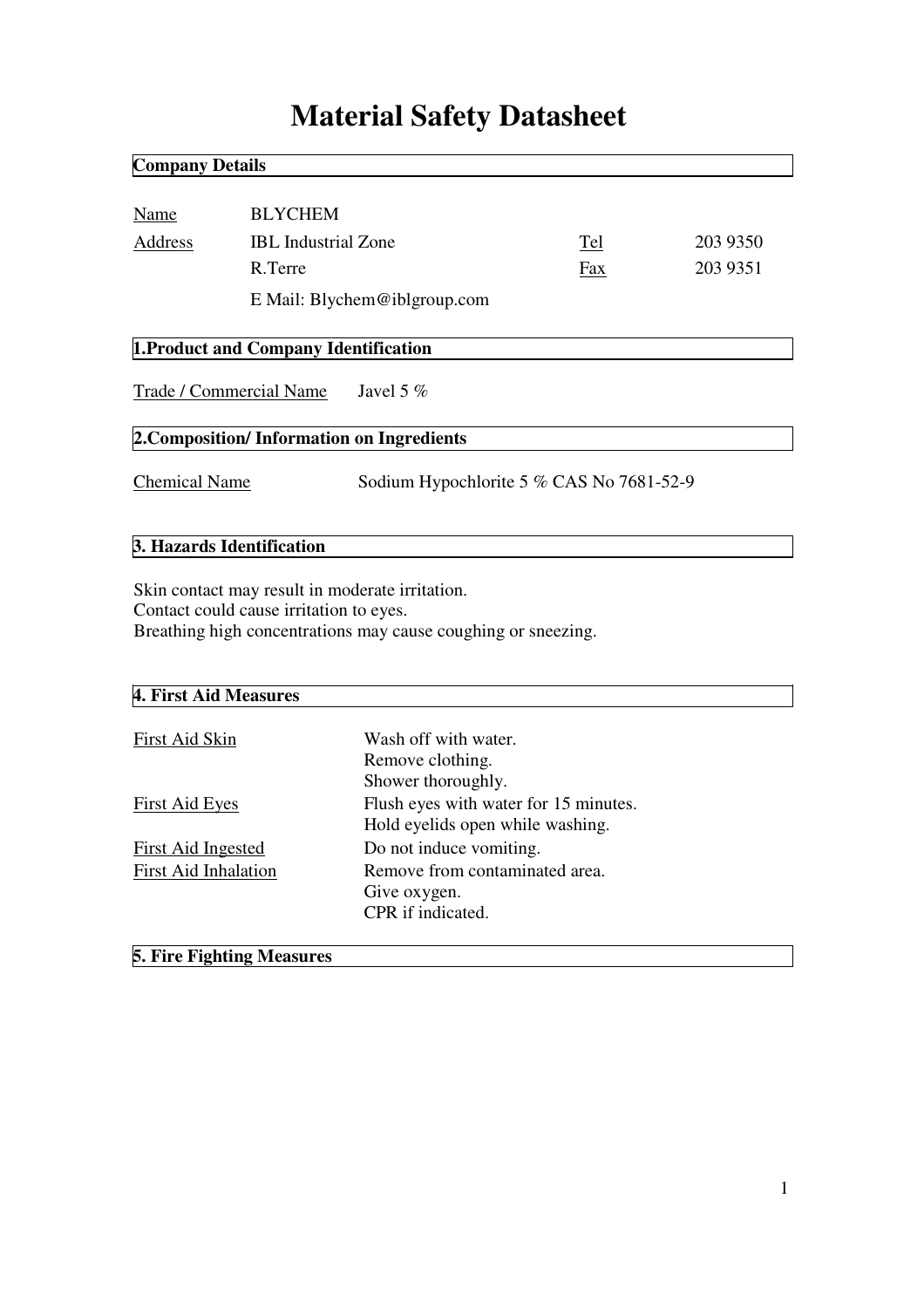LARGE FIRES: Water spray, fog or standard foam is recommended.

Move container from fire area if you can do it without risk.

Cool containers that are exposed to flames with water from the side until well after the fire is out.

Stay away from ends of tanks.

Keep unnecessary people away; isolate hazard area and deny entry.

Stay upwind; keep out of low areas.

Positive-pressure self-contained breathing apparatus (SCBA) and chemical protective clothing that is specifically recommended by the shipper or manufacturer may be worn. It will provide little or no thermal protection.

Structural firefighter's protective clothing is NOT effective with these materials.

#### **6. Accidental Release Measures**

Full protective clothing including breathing apparatus Dilute (substance may be washed to drain with a lot of water) PRECAUTIONS: Restrict access to area. Provide adequate protective equipment and ventilation. Remove sources of heat and flame. Notify occupational and environmental authorities. SPILL OR LEAK: Do not touch spilled material. Stop leak if you can do it without risk. Use water spray to reduce vapours. SMALL SPILLS: Take up with sand or other noncombustible absorbent material and place into containers for later disposal. LARGE SPILLS: Dike liquid spill for later disposal

### **7. Handling And Storage**

Separation of at least 3M from the following classes is recommended. Flammable Liquids Flammable Solids Spontaneously Combustibles Poison Fire separation of at least 5M or 4Hr fire resistant wall from the following classes is recommended. Flammable Gases Dangerous When Wet Oxidizing Agents Organic Peroxides Storage in the same room or space is prohibited with the following classes: The rooms or spaces should be at least 10M apart. Explosives Radioactive

#### **8. Exposure Controls/Personal Protection**

Occupational Exposure Limits NA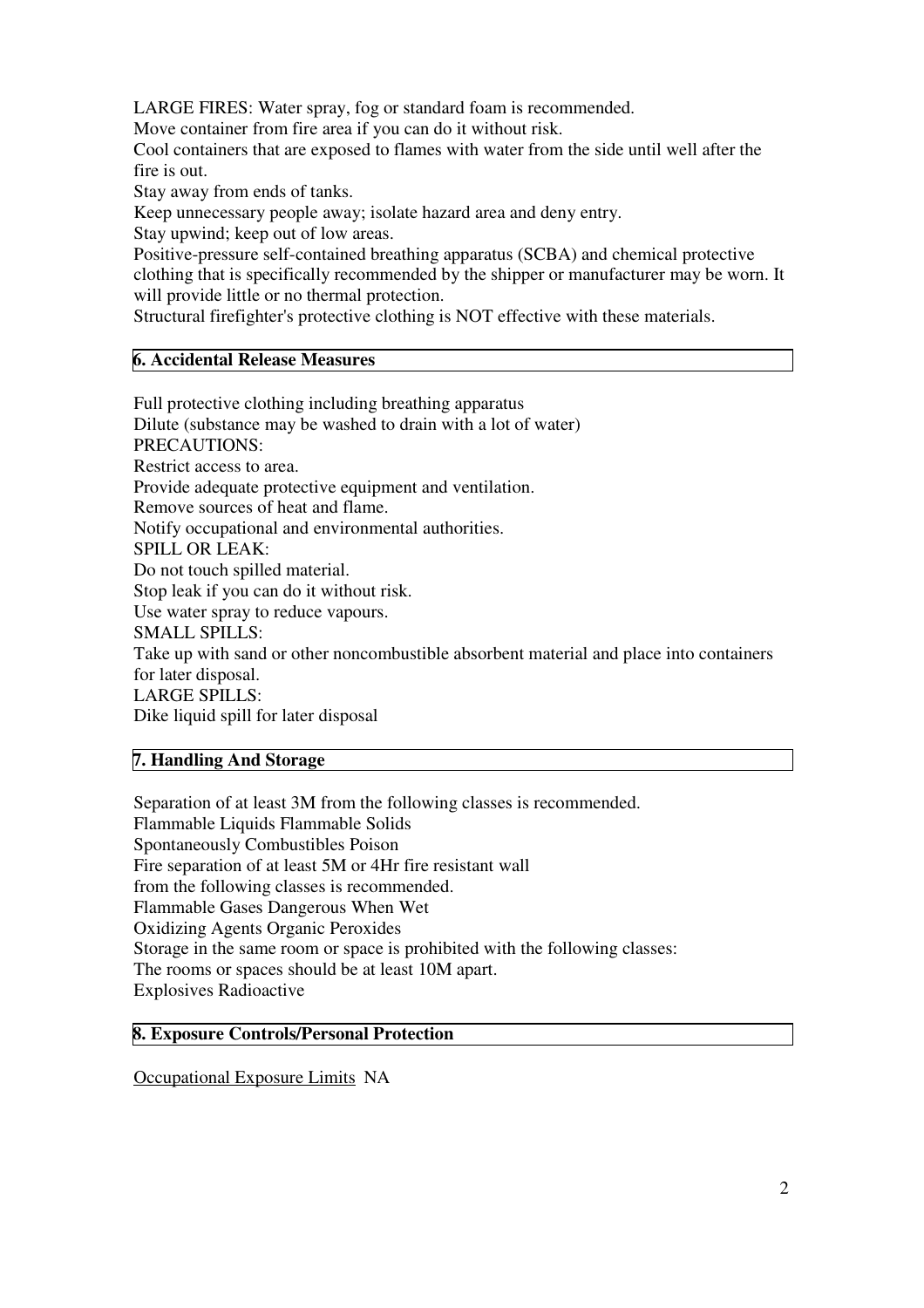| Controls                   | The control measures appropriate for a particular worksite<br>depend on how this material is used and on the extent of<br>exposure.<br>The best protection is to enclose operations and/or provide<br>local exhaust ventilation at the site of chemical release.<br>Use a non-sparking, grounded ventilation system separate<br>from other exhaust ventilation systems. Exhaust directly to<br>the outside.<br>Supply sufficient replacement air to make up for air<br>removed. |
|----------------------------|---------------------------------------------------------------------------------------------------------------------------------------------------------------------------------------------------------------------------------------------------------------------------------------------------------------------------------------------------------------------------------------------------------------------------------------------------------------------------------|
|                            | Have a safety shower/eye wash fountain readily available<br>in the immediate work area                                                                                                                                                                                                                                                                                                                                                                                          |
| <b>Personal Protection</b> | If engineering controls and work practices are not<br>effective in controlling this material, then wear suitable<br>personal protection equipment, including chemical safety<br>goggles & face shield, boots, imperious gloves, coveralls,<br>& respiratory protection.<br>Have appropriate equipment available for use in<br>emergencies.                                                                                                                                      |

#### **9.Physical & Chemical Properties**

Yellow clear liquid Miscible with water in all proportions.. Density: 1,04 to 1,10 g/cm3 at 25 C.

# **10. Stability And Reactivity**

| Conditions to Avoid    | Risk of violent reaction.                                |
|------------------------|----------------------------------------------------------|
| Incompatible Materials | Reactivity: reacts violently with hydrogen peroxide, may |
|                        | cause explosion.                                         |
| $\bigcap_{i=1}^n$      |                                                          |

**Other** 

### **11. Toxicological Information**

Irritation data: eye, rabbit, 10 mg-moderate investigated as a tumorigen, mutagen.

# **12. Ecological Information**

Product affects aquatic life.

# **13. Disposal Considerations**